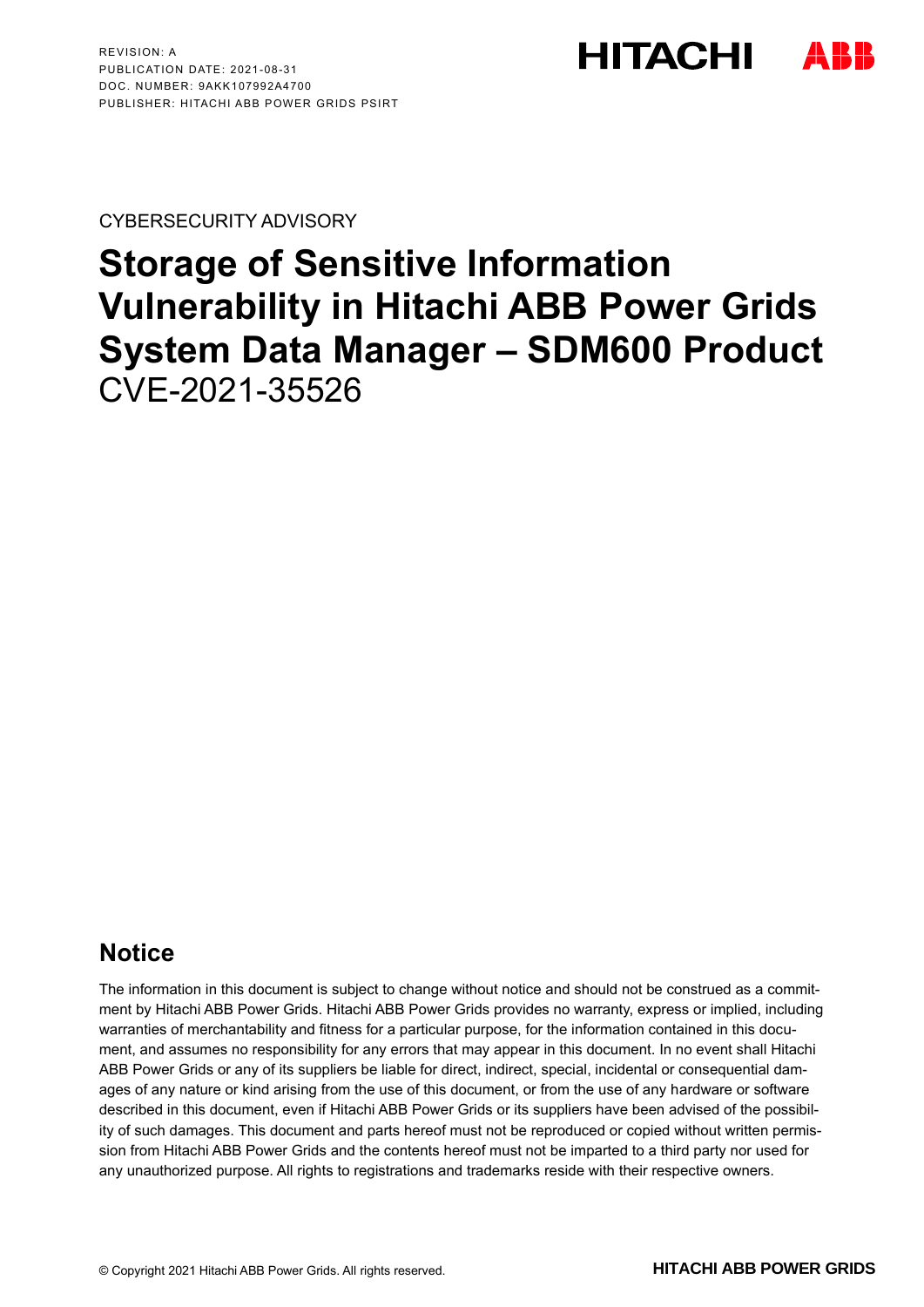### **Affected Products and Versions**

All System Data Manager – SDM600 versions prior to version 1.2 FP2 HF6 (Build Nr. 1.2.14002.257)

# **Vulnerability ID**

CVE ID: CVE-2021-35526

### **Summary**

An update is available that resolves a privately reported backup file without encryption vulnerability in the System Data Manager – SDM600 product versions listed above. An attacker who successfully exploited this vulnerability could gain access to sensitive information.

# **Vulnerability Severity and Details**

The severity assessment has been performed by using the FIRST Common Vulnerability Scoring System (CVSS) v3.1. The CVSS Environmental Score, which can affect the vulnerability severity, is not provided in this advisory since it reflects the potential impact of a vulnerability within the end-user organizations' computing environment; end-user organizations are therefore recommended to analyze their situation and specify the Environmental Score.

| <b>CVE ID</b>                                                                                                                                                                                                                                       | <b>Detail Description</b>                                                                                                                                                                                                                                                  |
|-----------------------------------------------------------------------------------------------------------------------------------------------------------------------------------------------------------------------------------------------------|----------------------------------------------------------------------------------------------------------------------------------------------------------------------------------------------------------------------------------------------------------------------------|
| CVE-2021-35526<br>CVSS v3.1 Base Score: 6.3 Medium<br>CVSS v3.1 Temporal Score: 5.8<br>CVSS v3.1 Vector:<br>AV:L/AC:L/PR:L/UI:N/S:C/C:L/I:L/A:L/E:H/RL:O/RC:R<br>Link to NVD: click here<br>CWE: CWE-312 Cleartext Storage of Sensitive Information | The vulnerability exists due to application does<br>not encrypt backup files. A local operating sys-<br>tem level user with access to the system can<br>modify backup files and might allow local users<br>to overwrite system configuration files and gain<br>privileges. |

# **Recommended Immediate Actions**

The Table below shows the affected version and the recommended immediate actions.

| <b>Affected Version</b>                                                       | <b>Recommended Actions</b>                                                                                                                                                                                                   |
|-------------------------------------------------------------------------------|------------------------------------------------------------------------------------------------------------------------------------------------------------------------------------------------------------------------------|
| All SDM600 versions prior to version 1.2<br>FP2 HF6 (Build Nr. 1.2.14002.257) | The problem is remediated as of the following product version<br>SDM600 version 1.2 FP2 HF6 (Build Nr. 1.2.14002.257). Hitachi<br>ABB Power Grids recommends that customers apply the update<br>at the earliest convenience. |
|                                                                               | After successful upgrade it is recommended to move previously<br>created vulnerable backups to secure place to avoid any non-<br>authorized access.                                                                          |

### **Mitigation Factors/Workarounds**

It is recommended to implement and continuously revise least privileges principles to minimize permissions and accesses to SDM600 related resources. Furthermore, recommended security practices as defined in SDM600 security deployment guideline and firewall configurations can help to protect a process control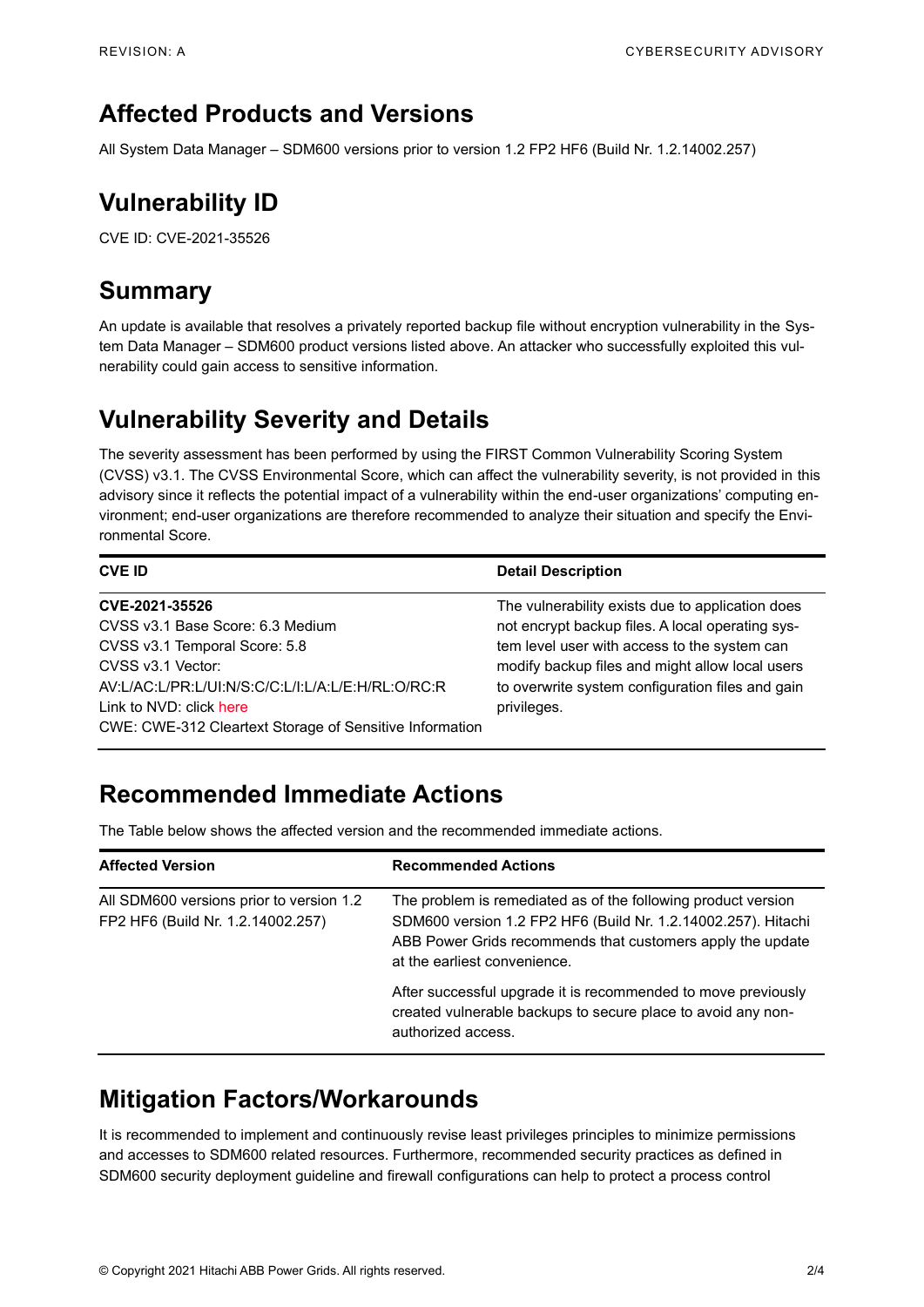network from attacks that originate from outside the network. Such practices include that process control systems are physically protected from direct access by unauthorized personnel, have no direct connections to the Internet, and are separated from other networks by means of a firewall system that has a minimal number of ports exposed, and others that have to be evaluated case by case. Process control systems should not be used for Internet surfing, instant messaging, or receiving e-mails. Portable computers and removable storage media should be carefully scanned for viruses before they are connected to a control system.

Additional recommendation is to follow the hardening guidelines published by "The Center for Internet Security (CIS)"<https://www.cisecurity.org/about-us/> to protect the host Operating System.

# **Frequently Asked Questions**

#### **What is the scope of the vulnerability?**

An attacker who successfully exploited this SDM600 backup vulnerability could access potential sensitive files and gathering configuration related data which could be useful for further tailored attack.

#### **What is the SDM600 application?**

SDM600 (System Data Manager) is a comprehensive software solution for automatic management of service and cyber security relevant data across your substations. SDM600 is based on flexible and remotely accessible system architecture. It provides you with efficient data and user management of all stations from one central point.

#### **What might an attacker use the vulnerability to do?**

As the backup information is stored in cleartext (included encoded information), attackers could potentially read it. Malicious attacker could reuse potential sensitive configuration data for further tailored attacks.

#### **Could the vulnerability be exploited remotely?**

No, this vulnerability can only be exploited locally. The attacker needs to have authentication credentials and successfully authenticate on the system.

#### **What does the update do?**

The update removes the vulnerability by implementing encryption on backup file.

#### **When this security advisory was issued, had this vulnerability been publicly disclosed?**

No, Hitachi ABB Power Grids received information about this vulnerability through responsible disclosure.

#### **When this security advisory was issued, had Hitachi ABB Power Grids received any report that this vulnerability was being exploited?**

No. We are not aware of malware exploiting this vulnerability.

### **References**

1. [SDM600 v1.2 Cumulative release notes](https://search.abb.com/library/Download.aspx?DocumentID=3VAC000189&LanguageCode=en&DocumentPartId=&Action=Launch) - [https://search.abb.com/library/Download.aspx?Documen](https://search.abb.com/library/Download.aspx?DocumentID=3VAC000189&LanguageCode=en&DocumentPartId=&Action=Launch)[tID=3VAC000189&LanguageCode=en&DocumentPartId=&Action=Launch](https://search.abb.com/library/Download.aspx?DocumentID=3VAC000189&LanguageCode=en&DocumentPartId=&Action=Launch)